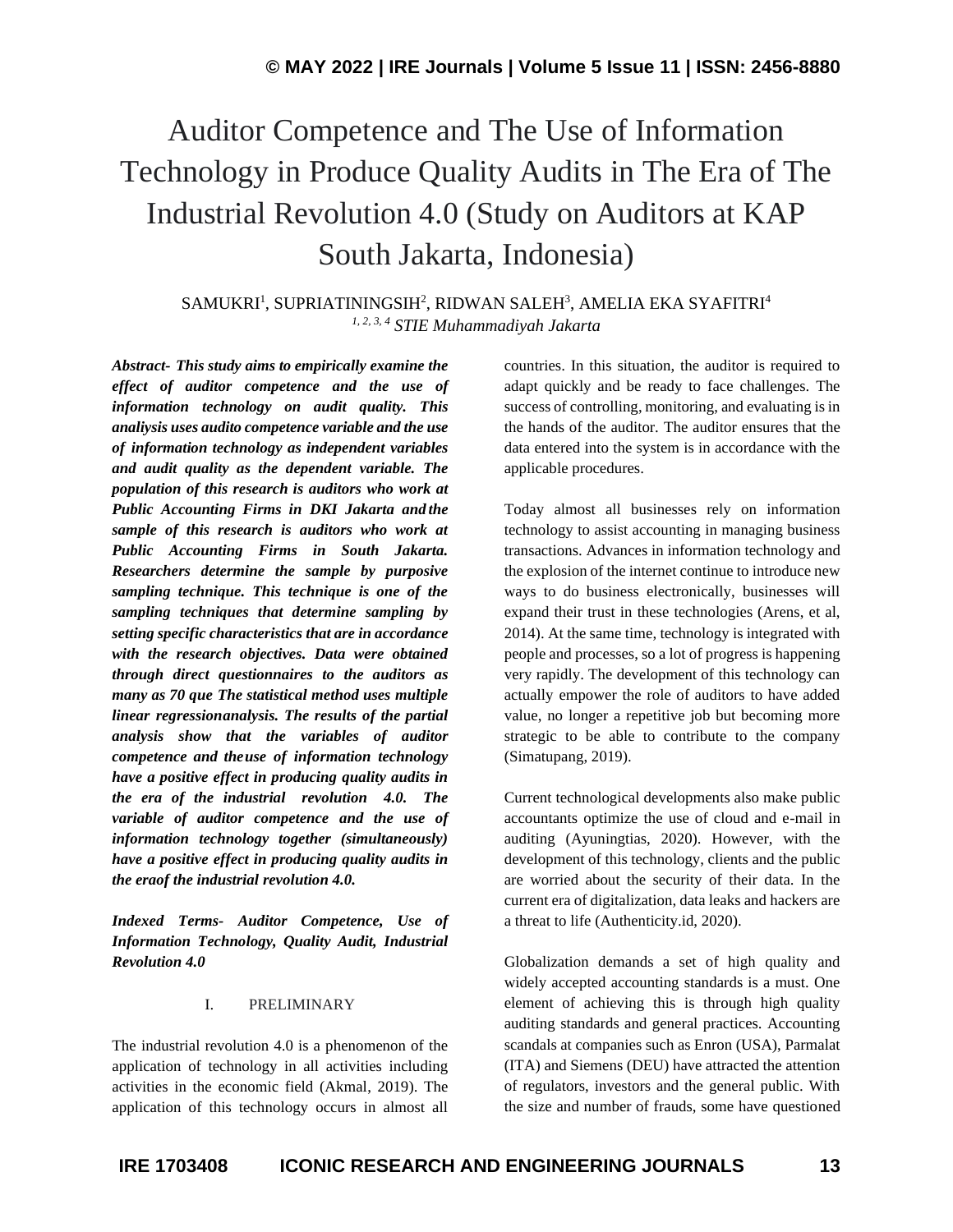whether accountants did the right thing. This situation implies that there is an expectation gap between what people think accountants should do and what accountants think they can do. (Kieso, et al, 2021).

The level of public confidence in audited financial statements is quite high than those that are not or have not been audited, therefore it is very important for auditors to maintain audit quality so that they can produce quality audit reports. In the practical literature, audit quality is how well the audit is carried out with auditing standards (Tandiontong, 2015).

The quality of the audit report is seen from the way an auditor finds material misstatements in the financial statements. The findings reflect the ability of the auditor, while reporting reflects the integrity of the auditor, especially the independence of the auditor (Arens et al., 2014). The quality of audit reports is more dependent on the use of resources owned by the accounting firm to conduct audits (Ardianingsih, 2018).

The auditor's report must state whether the financial statements have been prepared in accordance with generally accepted accounting principles in Indonesia (SA section 150). To be able to produce quality audits, opinions on financial statements are limited only to certified public accountants (Arens, et al, 2014). Public accountants who are members of IAPI are recorded as 4.00 people but only 1,416 people have a license to practice Public Accountants (Tarkosunaryo, 2019

A bad audit occurred in the 2018 audit of Garuda Indonesia's financial statements, which according to Hadiyanto (2019) did not fully follow the applicable accounting standards. In addition, a bad audit also occurred in the audit of PT SNP Finance's financial statements. According to OJK, the presentation of PT SNP Finance's financial statements which are significantly not in accordance with the actual financial conditions, causing losses to many parties (Santoso, 2018).

The use of information technology, especially the EDP system, has a major impact on the processing of financial transactions. Computerized applications have led to changes in the audit trail (Utomo, 2006). The effect of audit fees and the use of information technology on audit quality during the COVID-19 pandemic in the industrialization era 4.0, has a weak and insignificant effect (Indra, et al, 2021). Other findings indicate that information technology industry 4.0 has no effect on audit quality, and auditor competence has no effect on audit quality (Huwae, 2020).

Based on several studies that have been stated above, it can be seen that research on the effect of auditor competence on audit quality gives different results between the research conducted by Puspitasari, et al (2019) and Ramlah, et al (2018). Likewise, research on the effect of the use of information technology on audit quality gives different results between research conducted by Utomo (2006) and Indra, et al (2021). Therefore, further research is needed in the hope of explaining the causal relationship between auditor competence and the use of information technology on audit quality, either partially or simultaneously.

# II. LITERATURE REVIEW

• Agency Theory

Jensen & Meckling (1976) modeled a contract between two or more parties (people), one party is called the agent (management) and the other party is called the principal (owner or investor). The principal entrusts the decision-making responsibility to the agent, it can also be said that the principal assigns certain tasks in accordance with the agreed work contract.

The assumption that company management always maximizes the value of the company is not always true. Management's personal interests conflict with the interests of company owners, due to asymmetric information. To reduce the emergence of agency problems, there must be an independent party who can act as an intermediary to deal with conflicts, namely an independent auditor (Tandiontong, 2015). Financial reports, the results of the audited accounting process can produce quality financial reports. Public accountants' opinions resulting from quality audits can build the principal's trust in management. Quality audits can solve problems between the agent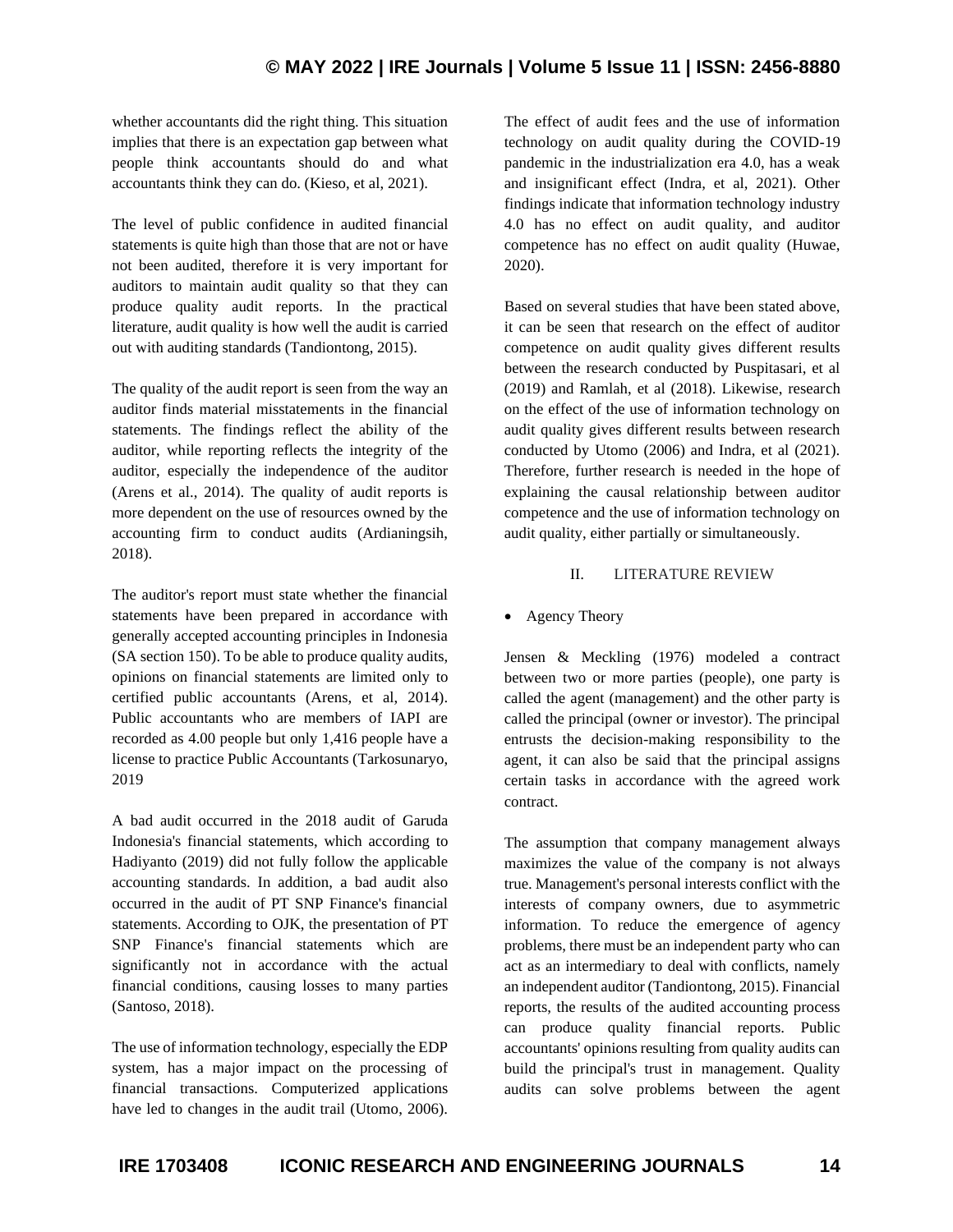(management) and the principal (company owner or investor).

• Contract Theory

Contract theory explains that accounting requires a contract between professional auditors and management to conduct audits. Watt & Zimmerman (1986) stated that in order to reduce agency (management) costs, contracts are needed to supervise the company, namely audits. In contract theory, to carry out monitoring or supervision, it is impossible for the company not to incur costs. The role of an independent auditor as a party to monitor between principals and agents requires a contract (Safriliana, et al, 2018).

Contract theory in principle studies how economic actors can build efficient/optimal contractual agreements, generally under conditions of uncertainty and asymmetric information (Laffont and Tirole, 1993). This theory arises because of the uncertainty of a prediction to be poured into the contract. This uncertainty affects the rights and obligations of all parties, such as the client's obligations to the rights and obligations of public accounting firms.

During the contract period, asymmetric information may arise, there is a change in contact design after the contract is signed. In general, changes occur from the management in determining the audit schedule. This uncertainty affects the auditor in conducting the audit. Changes in the schedule made by the company will have an impact on the audits carried out to be of low quality. Audit time budget weakens the effect of auditor competence on audit quality. Therefore. the smaller the audit time budget, the greater the influence of auditor competence on audit quality (Halim, et al, 2014)

• Audit Quality

An audit is the collection and examination of evidence related to information to determine and make a report regarding the level of conformity between the information and the established criteria. An audit of historical financial statements is a form of attestation service in which the auditor issues a written report containing his opinion or opinion on whether the historical financial statements have been prepared based on generally accepted accounting principles (Arens, et al, 2014).

The need for the reliability of financial statements for users (especially external users), has created a series of well-structured standards. This standard serves as a guide in auditing quality financial statements. Audit standards are set and ratified by the Indonesian Institute of Certified Public Accountants (IAPI) with several standards covering general standards, fieldwork standards, and also standards for reporting interpretations (Priharto, 2020). Auditing standards can improve the framework and content of the report which has an impact on the consistency and uniformity of the auditor's report. (Probohudono, et al, 2019).

Research on audit quality shows that in addition to the theories that have been put forward by experts, audit quality can be influenced by other factors. Auditor competence has a positive effect on audit quality, meaning that the higher the auditor's competence, the higher the audit quality (Halim, et al, 2014). Competence has a positive and significant effect on audit quality. Audit quality can be achieved if the auditor has good competence (Ramlah, 2018). Computer technology is very helpful for auditors in producing quality audits. The use of information technology can optimize audit quality. (Mohammed  $\&$ Nahid, 2015).

• Auditor Competence

Competence is a characteristic of a person that can be demonstrated, which includes knowledge, skills, and behavior, which can result in performance and achievement (Tandiontong, 2015). Competent auditors have professional skills and expertise in carrying out their duties. In compiling the report, the auditor must use his professional skills carefully and thoroughly (IAPI, 2011).

Auditor competence is reflected in the background of expertise in the field of auditing and having sufficient knowledge about the field being audited. Competence has two components, namely knowledge and experience. To be able to carry out an audit, the auditor must have knowledge in the field of accounting and auditing. Experience is determined by the length of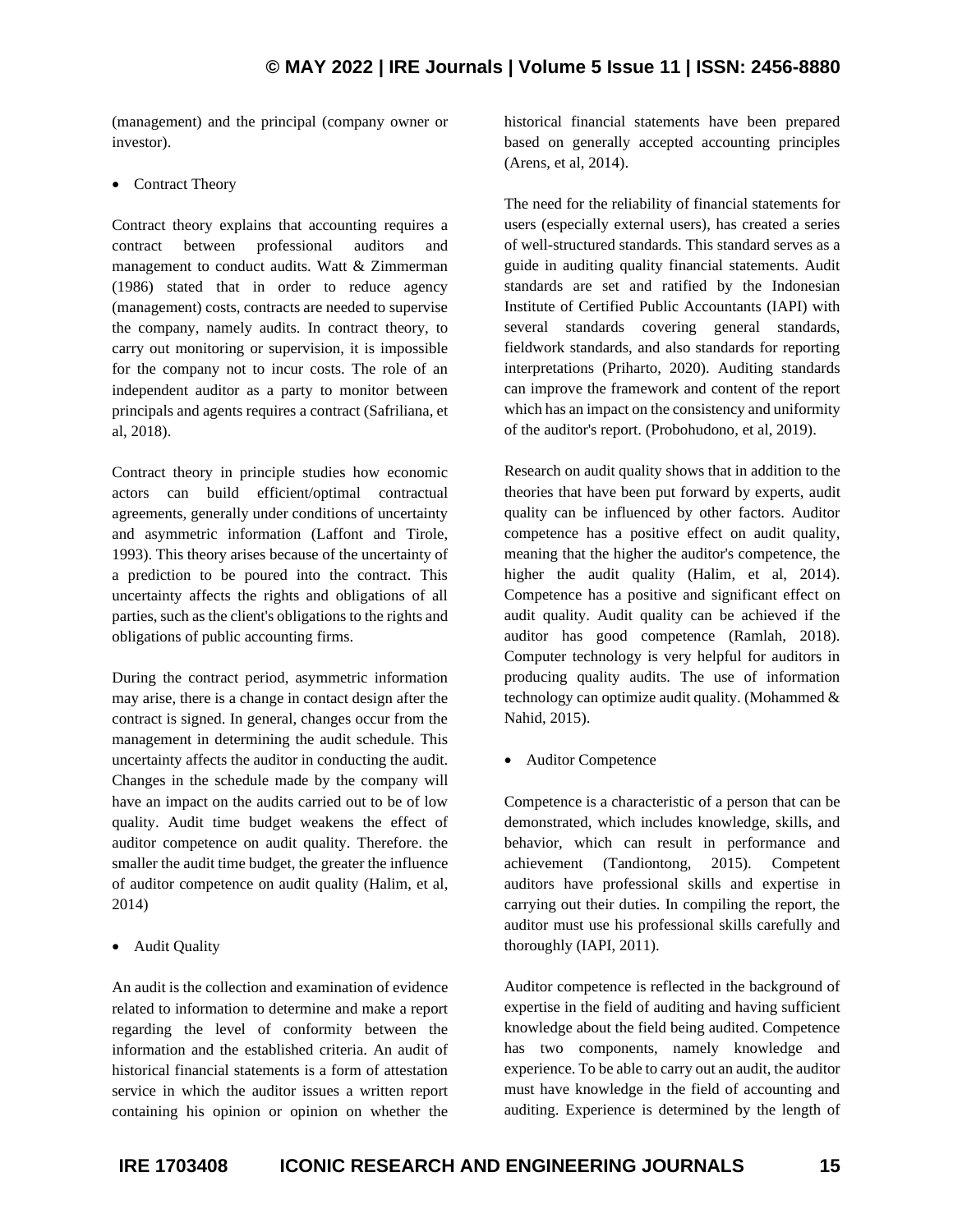work of the auditor used in the audit (De Angelo, 1981).

Empirical data show that the experience of the dominant auditor to improve auditor competence is greater than other indicators (Halim, et al, 2014). Competence, independence, accountability and KAP size have a positive effect on audit quality (Rahmawati, et al, 2019). Audit quality can be achieved if the auditor has good competence. Experience and knowledge have a positive impact on audit quality. The more experienced the auditor, the better the audit quality and the deeper the knowledge the auditor has, the more quality the audit will produce.

• Use of Information Technology

Computer-assisted audit techniques (CAAT) or computer-assisted audit techniques (CATTs) will facilitate the auditor's task in detecting fraud. The use of tabk in audits, among others, has been regulated in the professional standards of public accountants (IAPI, 2011), PSA No. 59 (SA Section 327) on computerassisted audit techniques (CAAT). This technique is a tool that helps the auditor in achieving the purpose of the examination which refers to the examination procedure (audit). TABK is simply the use of computers in audit activities which is useful for collecting and evaluating data in electronic form to serve as audit evidence.

Audit firms (public accounting firms) use information technology to improve audit effectiveness and efficiency (Lowe, et al, 2018). The use of computers (information technology) in audits makes it easier for auditors to make audit work papers and detect fraud and make audit reports. Information technology in the audit process makes it easier for auditors to work and audits become more effective and efficient (Oktavia, 2015). The use of information technology makes the audit quality more qualified. Quality audits are very effective in maintaining business continuity (Neri & Russo, 2014).

• Research Hypothesis

The Influence of Auditor Competence in Producing Quality Audits in the 4.0 Industrial Revolution Era Auditor competence is an explicit skill that can be used to conduct an objective audit of the financial statements prepared by the company. Audited financial statements are a guarantee for users of financial statements for the reliability of information used for business decision making (Rahmawati, et al, 2019). Users of financial statements always rely on the results of audits carried out by competent and independent auditors because audits are carried out through quality processes and efforts (Setiawan, 2020)

Competence is measured from experience and knowledge of facts and procedures. Experience is shown by the number of clients who have been audited, the length of the audit process and the type of company being audited. Knowledge is demonstrated by the auditor's understanding of the audit, the client's business processes, and the criteria used, as well as the trainings that have been attended (Tandiontong, 2015).

Knowledge is one of the determinants of technical competence and is very useful in structured auditor tasks (Tan & Libby, 1997). Experienced auditors will make judgments with lower error rates than inexperienced auditors (Colbert, 1989).

Based on the explanation above, the following hypothesis can be formulated:

H1: Auditor competence has a positive effect on audit quality

Use of Information Technology to Produce Quality Audits

The role of information technology is very important for companies to assist in improving business processes and decision making. The use of computerassisted audit techniques can increase the efficiency of audit procedures (Utomo, 2006). Auditors can use computerized audit application techniques to evaluate audit risk (Oktavia, 2015).

The use of information technology requires auditors to include electronic audit evidence (soft copy) such as journals, ledgers, transfers of funds, invoices, and other financial information. The increasing need for audits, requires auditors to use techniques that more sophisticated in carrying out their duties and making decisions. Information technology can be a very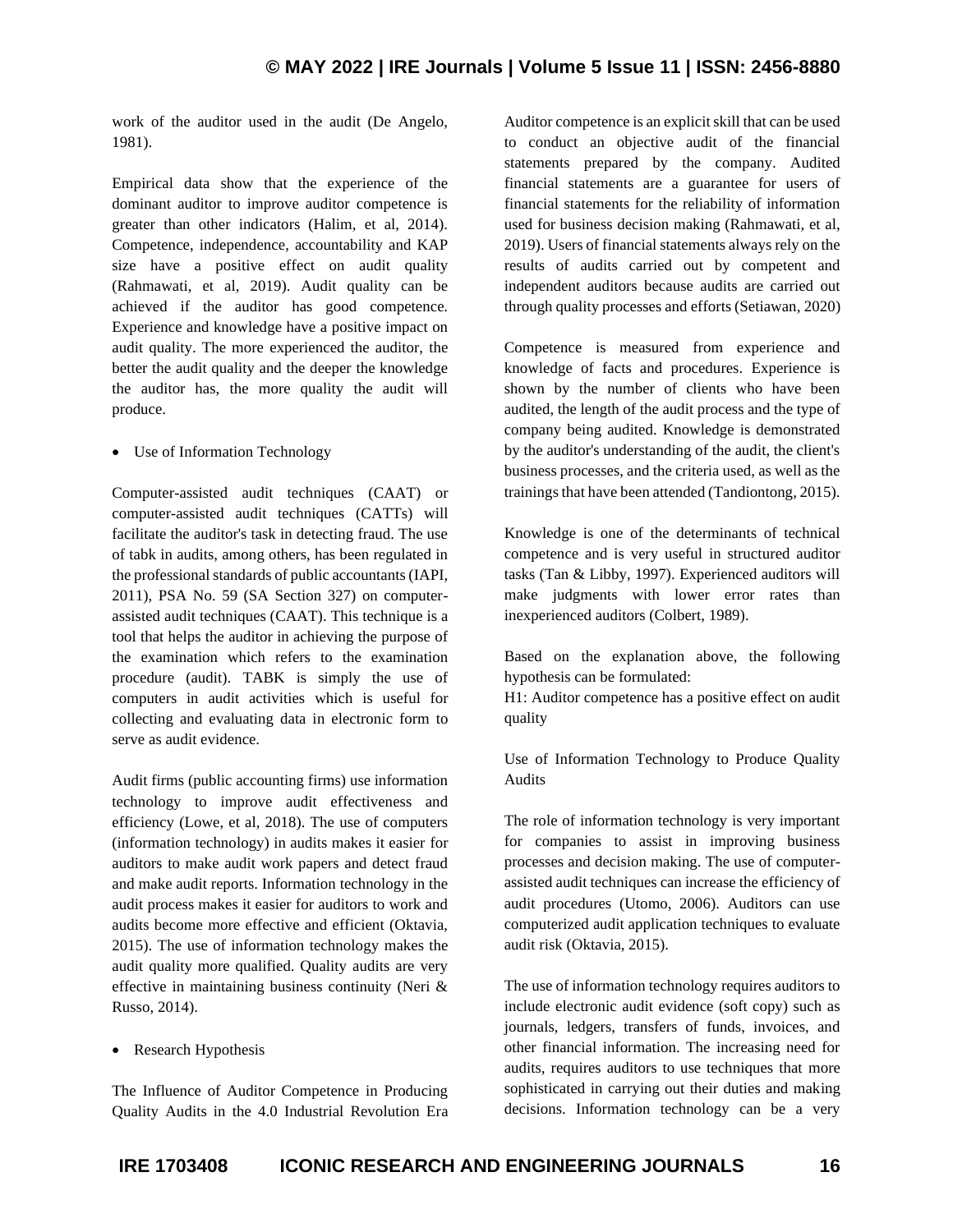valuable tool to carry out audit activities more effectively and efficiently (Oktavia, 2015).

With information technology, public accountants can rely on administrative matters and accurately process large amounts of data in a relatively short time (Hidayat & Mursid, 2019). In the era of the industrial revolution 4.0, the use of information technology has become a necessity in daily activities that make it easier for public accountants to do their work so that they are more effective and efficient in producing quality audits.

Based on the explanation above, the following hypothesis can be formulated:

H2: The use of information technology has a positive effect on audit quality

Auditor Competence and Use of Information Technology to Produce Quality Audits in the 4.0 Industrial Revolution Era.

The results show that auditors need to have sufficient professional competence and skills in conducting audits, especially in the field of information technology that requires high quality (Nguyen, et al, 2020). Auditor competence and the use of information technology have a significant positive effect on the successful implementation of the e-audit system (Supriadi, et al, 2019).

Public accounting firms need to pay attention to the competence of auditors, especially in the field of auditing information technology which will have an impact on good quality audits (Setiawan, et al, 2020). Utilization of information technology can improve audit quality and make it easier for auditors to detect fraud so that it will be an effort to prevent fraud that occurs (Putra, et al, 20

Based on the explanation above, the following hypothesis can be formulated:

H3: Auditor competence and [the use of information technology has a positive effect on quality audits

• Population And Sample

The population of this study refers to the IAPI  $Y = \alpha + \beta_1 X_1 + \beta_2 X_2 + \epsilon$ directory in 2021. The number of public accounting

firms in South Jakarta is 115 units. The population of this study uses the assumption of 2 auditors as the object of research for each public accounting firm. Therefore, the population of this study is 230 auditors.

Based on the Slovin calculation technique above, it can be seen that the number of samples in this study was 70 respondents or around 30.43% of the population. Samples are classified based on certain characteristics (purposive sampling). The criteria for the sample in this research are:

- 1) Respondents have undergraduate education (S1)
- 2) Respondents have experience as an auditor for at least 5 years

## III. RESEARCH METHODOLOGY

• Multiple Linear Regression Test

Multiple linear regression analysis is a linear relationship between two or more independent variables with one dependent variable which is used to determine whether there is an influence between variables. The following are the results of multiple linear regression testing using SPSS:

| Table of Multiple Linear Regression Test Results |  |  |
|--------------------------------------------------|--|--|
|                                                  |  |  |

|                 | Unstandardized Standardized |       |              |       |       |
|-----------------|-----------------------------|-------|--------------|-------|-------|
|                 | Coefficients                |       | Coefficients | t     | Sig.  |
| Model           | B                           | Std.  | Beta         |       |       |
|                 |                             | Error |              |       |       |
| 1(Constan       | 16,343                      | 5,354 |              | 3,052 | 0,003 |
| t)              |                             |       |              |       |       |
| <b>Auditors</b> |                             |       |              |       |       |
| competit        | 0,264                       | 0,074 | 0,41         | 3,588 | 0,001 |
| ion             |                             |       |              |       |       |
| Use of          |                             |       |              |       |       |
| technolo        | 0,166                       | 0,062 | 0,306        | 2,679 | 0,01  |
| gy              |                             |       |              |       |       |
| informat        |                             |       |              |       |       |
| ion             |                             |       |              |       |       |

Source: SPSS V.24 data processing results

From the output results that have been obtained from the regression coefficients above, the regression equation can be made as follows:

$$
Y = \alpha + \beta 1X1 + \beta 2X2 + \varepsilon
$$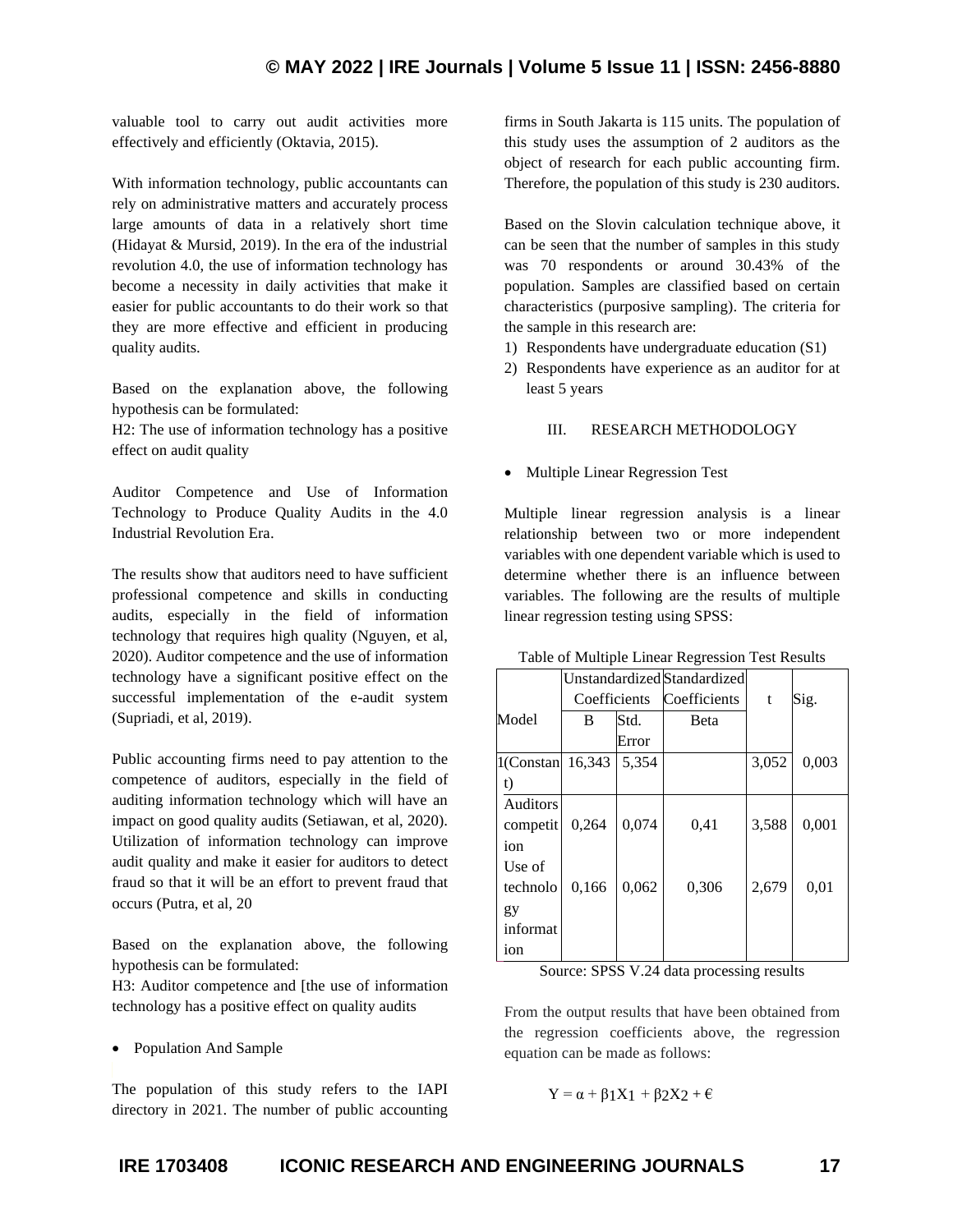#### $Y = 16,343 + 0,264X1 + 0,166X2 + \epsilon$

From the above equation, it can be interpreted as follows:

- 1. The constant value is 16,343, which means that the competence of auditors and the use of information technology is constant for quality audit reports.
- 2. The value of the X1 coefficient is 0.264. The value of the X1 coefficient is positive, meaning that the influence of the auditor's competence in producing quality audits is positive.
- 3. The value of the X2 coefficient is 0.166. The value of the X2 coefficient is positive, meaning that the effect of using information technology in producing quality audits is positive.

#### HYPOTHESIS TESTING

#### Partial Test (t Test)

The statistical test is to look at the t-count and t-table. Where t-count is obtained from SPSS output and ttable based on statistical tables, with a significance level of 5% and the value of degrees of freedom (df) using the formula df =  $n - k - 1$ . Then the decisionmaking rules are:

- If t-count > t-table  $\rightarrow$  Ho is rejected (there is a significant relationship)
- If t-count  $\lt$  t-table  $\rightarrow$  Ho is accepted (no significant relationship)

If the error rate of a variable is  $> 5\%$ , it means that the variable is not significant. The results of partial hypothesis testing using SPSS can be seen in the following table:

|                                     | nstandardized |       | Standardized |       |       |
|-------------------------------------|---------------|-------|--------------|-------|-------|
|                                     | Coefficients  |       | Coefficients | t     | Sig.  |
|                                     |               | Std.  |              |       |       |
| Model                               | B             | Error | <b>Beta</b>  |       |       |
| (Constant)                          | 16,343        | 5,354 |              | 3,052 | 0,003 |
| Auditors<br>competition             | 0,264         | 0,074 | 0,41         | 3,588 | 0,001 |
| Use of<br>technology<br>information | 0,166         | 0,062 | 0.306        | 2,679 | 0,01  |

Source: SPSS V.24 data processing results

The t-table value obtained is  $2.004$  (df = 55). Based on the output results in table 4.16, it can be seen that each variable is as follows:

1. Auditor Competency Variables on Quality Audit Reports

From the Coefficients table, the value of t-count  $=$ 3.588, which means t-count  $>$  t-table (3,588  $>$  2.004) with a significance of  $0.001 < 0.05$ . So that Ho is rejected and Ha is accepted, thus partially auditor competence variable has a significant effect on audit quality.

2. The Variable Use of Information Technology on Quality Audits.

From the Coefficients table, the value of t-count  $=$ 2.679, which means t-count > t-table  $(2,679 > 2.004)$ with a significance of  $0.01 < 0.05$ . So that Ho is rejected and Ha is accepted, partially the use of information technology has a significant effect on audit quality.

# IV. RESULTS AND DISCUSSION

The influence of auditor competence in producing quality audits in the industrial revolution era

Based on the results of the SPSS test, the auditor's competence variable shows the coefficient regression of 3,588. The value of t-count  $>$  t-table (3.588  $>$  2.004) so that H1 is accepted, this means there is an influence of auditor competence in producing quality audits in the era of the industrial revolution 4.0 on auditors who work in public accounting firms in the South Jakarta area. In addition, the significant probability value of auditor competence is 0.001 and less than 0.05, it can be stated that auditor competence has a significant effect in producing quality audits in the era of the industrial revolution 4.0 for auditors who work in public accounting firms in the South Jakarta area.

The results of this study are in line with research conducted by In & Asyik (2019) and Rifoaffa & Zaldin (2020) which state that competence has a significant effect on the quality of audit reports, meaning that auditors who have competence in their fields and other related fields will produce more quality audits. compared to auditors who

have no or less competence. The more competent the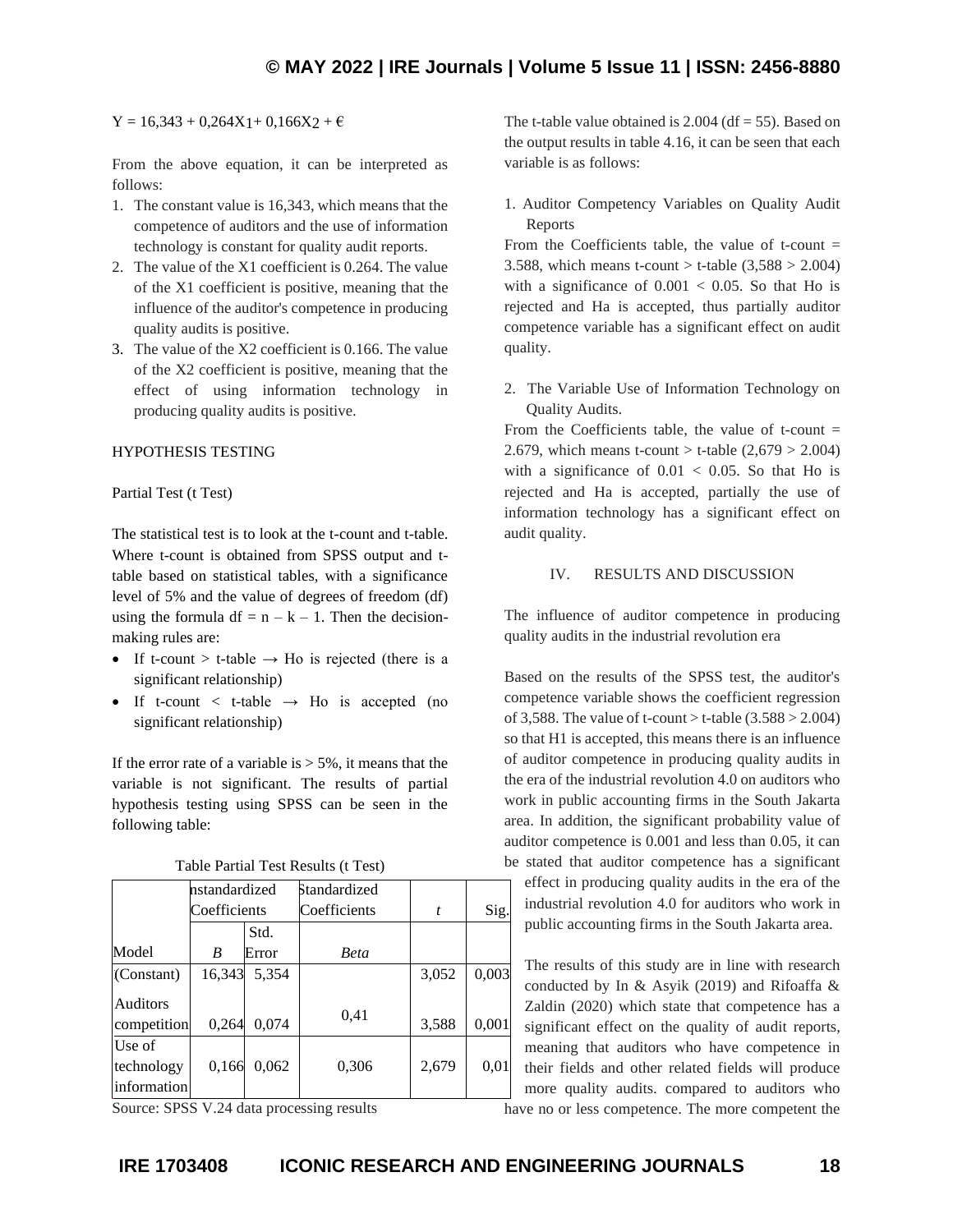# **© MAY 2022 | IRE Journals | Volume 5 Issue 11 | ISSN: 2456-8880**

auditor, the audit quality produced by an auditor will also increase (Prasanti, et al, 2019)

Use of Information Technology in producing Quality Audits in the 4.0 Industrial Revolution Era

Based on the SPSS test results, the variable using information technology shows a regression coefficient of 2.679. The value of t-count  $>$  t-table (2.679  $>$  2.004) so that H2 is accepted, this means that there is an effect of using information technology in producing quality audits in the era of the industrial revolution 4.0 on auditors who work in public accounting firms in the South Jakarta area. In addition, the significant probability value of using information technology is 0.01 and less than 0.05, it can be stated that the use of information technology has a significant effect in producing quality audits in the era of the industrial revolution 4.0 on auditors who work in public accounting firms in the South Jakarta area.

The results of this study are in line with research conducted by Hidayat (2020) which states that mastery of information technology affects audit quality. Information technology can be a very valuable tool to carry out audit activities more effectively and efficiently (Oktavia, 2015). Auditors who work using information technology will produce more quality audit reports, because the work carried out by an auditor becomes more effective and efficient with the development and use of information technology, so that they can produce quality audit.

Auditor Competence and Use of Information Technology in producing Quality Audits in the Industrial Revolution Era 4.0

Based on the SPSS test results, the Auditor Competence and Information Technology Use variable shows the f-count value obtained is 13.139 while the f-table value is 3.16. Then it can be seen that the f-count value is  $13.139 >$  f-table 3.16 (df1=2, df2=55) with a significant level of  $0.000 \le 0.05$  so H3 is accepted, this means that there is an effect of auditor competence and the use of information technology together. The same (simultaneous) has a significant effect on quality audits in the era of the industrial revolution 4.0 on auditors who work in public accounting firms in the South Jakarta area.

Utilization of information technology can improve audit quality and make it easier for auditors to detect fraud so that it will be an effort to prevent fraud that occurs (Putra, et al, 2021). A competent auditor will produce a quality audit because the auditor has knowledge and ability in their field.

However, in the era of the industrial revolution 4.0 as it is today, competence alone is not enough to produce quality audits, auditors need to adapt to existing technological developments by utilizing the use of information technology in the auditing process so that work becomes effective and efficient so that they can produce quality audits.

## **CONCLUSION**

The results of empirical evidence show that there is an effect of auditor competence and the use of information technology on quality audits, either partially or simultaneously. The results of this test are supported by the concept that the competence of auditors and the use of information technology are needed to facilitate auditors in producing quality audits.

With the industrial revolution 4.0, the role of auditors is required to adapt more quickly. Various ways are needed so that auditors can improve their competence. Auditors need to adapt to existing technological developments by utilizing the use of information technology in the auditing process so that work becomes effective and efficient so that they can produce quality audits. Public trust in a company's financial statements is largely determined by the quality of the financial statements. One of the characteristics of quality financial reports is the existence of audits carried out by auditors. Users of financial statements use quality audit reports to provide assurance on the company's financial statements.

#### REFERENCES

- [1] Akmal. (2019), Lebih Dekat Dengan Industri 4.0*.* Yogyakarta: Deepublish.
- [2] Ardianingsih, A. (2018), Audit Laporan Keuangan*.* Jakarta: Bumi Aksara.
- [3] Arens, A.A., Randal J. Elder, Mark S. Beasley.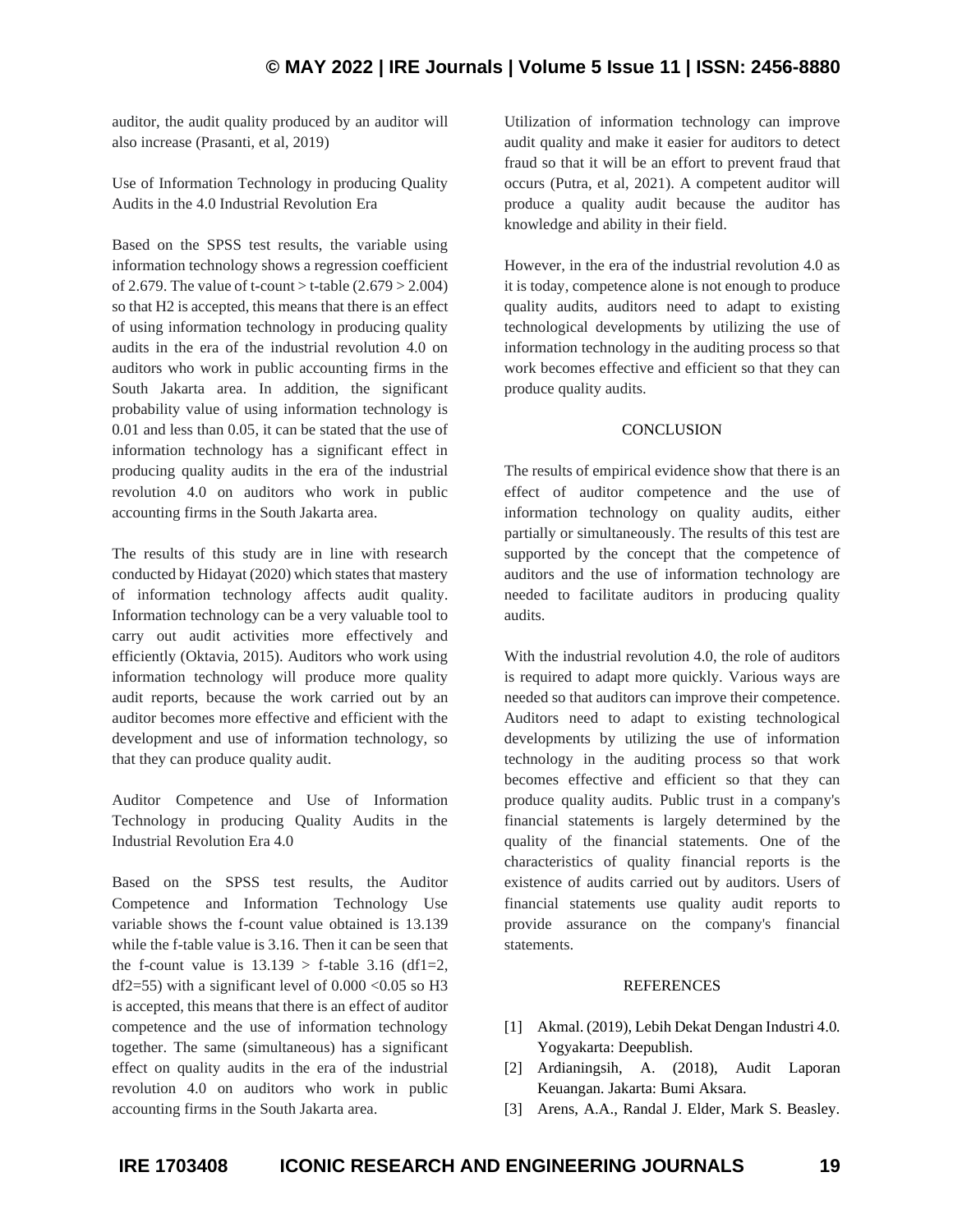(2014), *Auditing and Assurance Services: An Integrated Approach*. England: Pearson Education Limited

- [4] Authenticity.id. (2020), Keamanan Data Pribadi di Era Digital Perlukah Khawatir?
- [5] Ayuningtias, R. D. (2020), Dampak Dari Pandemi Covid 19 Bagi Seorang Auditor, kompasiana.com.
- [6] Colbert, J. L. 1989. *The Effect of Experience Auditor's Judgements*. *Journal of Accounting Literature.* 8: 137-149
- [7] DeAngelo, L. (1981). *Auditor Size and Audit Quality*. *Journal of Accounting and Economics*. (8) Ghozali, I. (2011). Aplikasi Analisis Multivariate dengan Program SPSS*.* Semarang: Badan Penerbit Universitas Diponegoro.
- [8] Hadiyanto (2019), Waduh, Lapkeu Garuda 2018 Diduga Tak Sesuai Standar Akuntansi, Jakarta: cnbcindonesia.com
- [9] Halim, Abdul; T, Sutrisno; Achsin, M (2014), *Effect of Competence and Auditor Independence on Audit Quality with Audit Time Budget and Professional Commitment as a Moderation Variable, International Journal of Business and Management Invention*
- [10] Hidayat, N. (2020). Pengaruh Kompetensi dan Penguasaan Teknologi terhadap Kualitas Audit. *repository.upi.edu*, 1-7.
- [11] Hidayat, W., & Mursid, A. (2019). Peranan Revolusi Terhadap Audit.kompasiana.com.
- [12] Huwae, Edward Nicholas Lambert (2020), Pengaruh teknologi informasi industri 4.0 terhadap kualitas audit di kantor akuntan publik di Surabaya dengan kompetensi auditor sebagai variabel intervening. dspace.uphsurabaya.ac.id:8080/xmlui/handle/12 3456789/2267
- [13] Ikatan Akuntan Indonesia (2021), *Standar Akuntansi Keuangan (SAK)*, Efektif 2021, Jakarta: IAIIn,
- [14] Asyik, N. F. (2019). Pengaruh Kompetensi dan Independensi terhadap Kualitas Audit dengan Etika Auditor sebagai Variabel Pemoderasi. Jurnal Ilmu dan Riset Akuntansi, 1-15.
- [15] Indra; Gamayuni, Rindu Rika; Syaipudin, Usep, *The Effect of Audit Cost, Information Technology, And Auditor's Competence On Audit Quality During The Covid-19 Pandemic,* JTAKEN Vo. 7 No.1 June 2021
- [16] Institut Akuntan Publik Indonesia, Standar Profesional Akuntan Publik (2011), Jakarta, IAPIInstitut Akuntan Publik Indonesia . (2021). *iapi.or.id.*
- [17] Jensen, M., & Meckling, W. (1976). *The Theory of firm: Managing Behavior, Agency Cost and Ownership Structure*. Journal of Financial Economics, 3pp. 1315-1360.
- [18] Kieso, Weygandt, Warfield (2021); Akuntansi Keuangan Menengah, Edisi IFRS, Jakarta: Salemba Empat
- [19] Laffont, JJ; Tirolel (1993), *A Theory of Incentives in Procurement and Regulation; Journal of Regulatory Economics*
- [20] Mohammed, Vahdani; Nahid, Rezaei Mokhtari (2015), *Impact Of Information Technology On Audit Quality, [International](https://www.sid.ir/en/seminar/SeminarList.aspx?ID=110) Conference In Economics, [Management](https://www.sid.ir/en/seminar/SeminarList.aspx?ID=110) And Iranian [Islamic](https://www.sid.ir/en/seminar/SeminarList.aspx?ID=110)  [Culture](https://www.sid.ir/en/seminar/SeminarList.aspx?ID=110)* Volume 2
- [21] Neri, Lorenzo & Russo, Antonella (2014), *A framework for audit quality: Critical analysis. Business and Management Review*,
- [22] Nguyen, Anh Huu; Ha, Hanh Hong; Nguyen, Soa La (2020)*, Determinants of Information Technology Audit Quality: Evidence from Vietnam, Journal of Asian Finance, Economics and Business* Vol 7 No 4 (2020).
- [23] Oktavia, Ika Rochmawati (2015), Peranan Teknologi Informasi Dalam Audit*,* Bhirawa Vol. 2.No 2. edisi Desember 2015 ISSN 2337 – 523X 78.
- [24] Priharto, S. (2020, Juli 14). Ekonomi Keuangan: Standar Audit Pengertian dan Lengkapnya *accurate.id*.
- [25] Probohudono, Agung Nur; Sugiharto, Bambang; Arifah, Siti (2019), *The Influence of corporate governance, audit quality, and ownership, on financial instrument disclosure in Indonesia, Journal of Contemporary Accounting*,
- [26] Puspitasari, Aprilia; Baridwan, Zaki; Rahman, Aulia Fuad, *The Effect Of Audit Competence, Independence, And Professional Skeptism On Audit Quality With Auditor's Ethics As Moderation Variables; International Journal of Business, Economics and Law*, Vol. 18,Issue 5 (February) ISSN 2289-1552
- [27] Putra, Setyabudi; Oktavia, Lana Eka Syindi; Aulia, Masniatul; Putri, Dhika Maha (2021), *Pemanfaatan Teknologi Informasi terhadap*